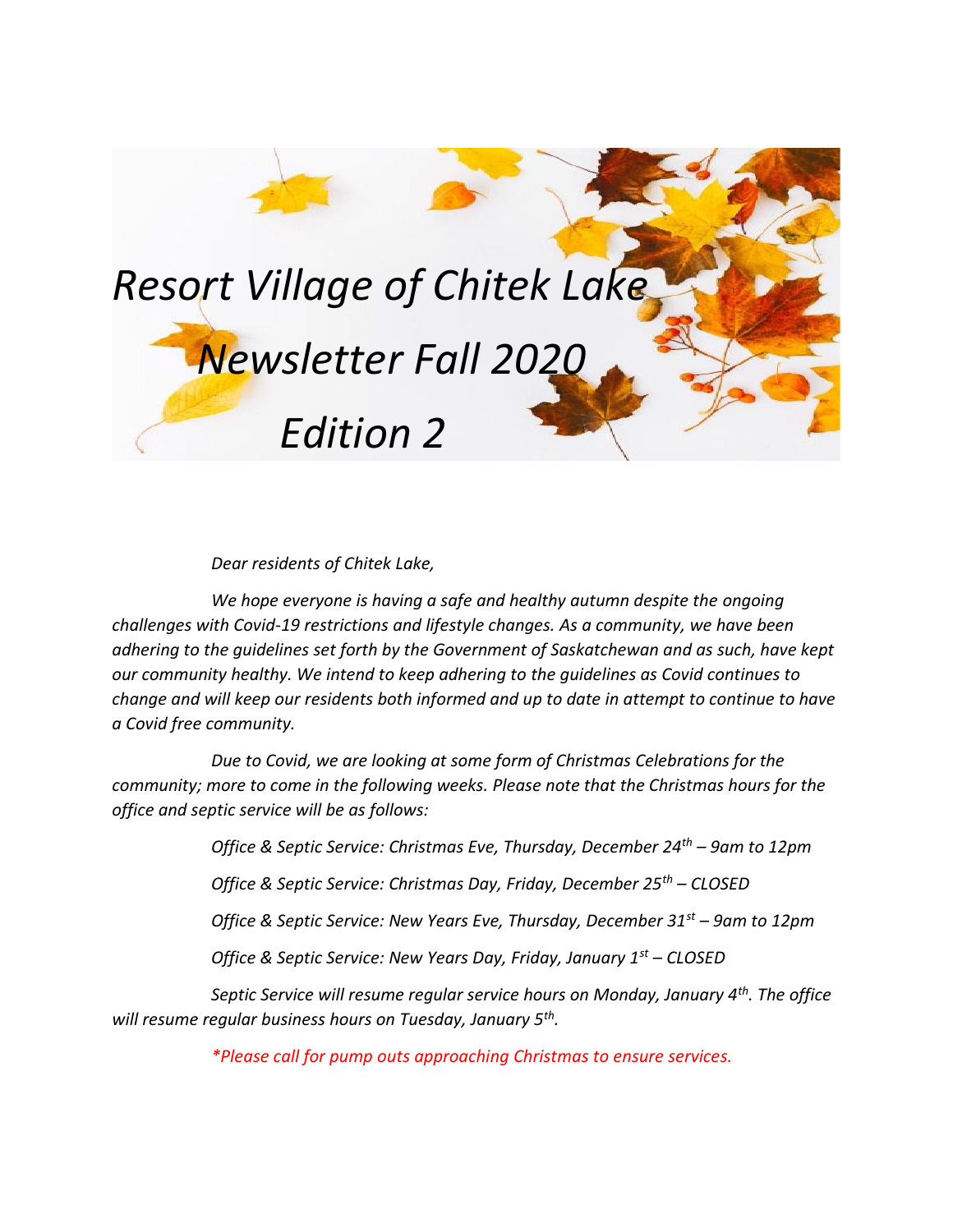## *A Message from Chitek Lake Sunshine Group*

*"Greetings from Chitek Lake Sunshine Group. We wish everyone good health during these trying times. The seniors have not had a regular meeting since March. We also had to cancel our annual potluck suppers and socials (April & September) with seniors from Leoville and area. We did sell tickets on our annual quilt raffle. Winners were Lyla Levandow and Dennis Olekson. Thank you to all who sold tickets and to all who bought tickets. Proceeds go towards our rent payments."*

*A special thank you to the members of council who have been putting many volunteer hours in assisting with "to do list" items within the village. We appreciate your involvement in the community!* 

*As a reminder to all taxpayers who use the septic service, please ensure your house or cabin numbers are legibly marked in order to ensure septic service ease and efficiency. We ask that the house or cabin number be clearly visible from the front of the dwelling. Thank you in advance for your cooperation.* 



 *Some members of the community have expressed interest in renting spaces or stalls for their boat lifts during the off season. Council would like to get an idea on how many individuals would be interested in storing their boat lifts come Fall / Winter 2021. Any interested individuals are asked to contact the village office at (306) 984-2353.*

*Lagoon Update: We are happy to announce that the new lagoon is now fully operational and functioning. The decommissioning of the old lagoon is ongoing and is going as planned. The Resort Village is planning on having a Lagoon Grand Opening at the new site in Spring / Summer 2021 – stay tuned for more details!*

*The Resort Village of Chitek Lake office staff have been working diligently and hard in terms of internal management and controls, system updates and changes, etc. in order to achieve a higher level of efficiency in its day to day operations. The goal is to achieve more accurate record keeping and correspondence, a higher level of standard in terms of office practices and procedures, compliance, stricter adherence to Bylaws and policies and professionally adhere to the rules and regulations set forth by our governing authorities. We thank you for your patience thus far and for your understanding during this time in which these office changes are taking place.*